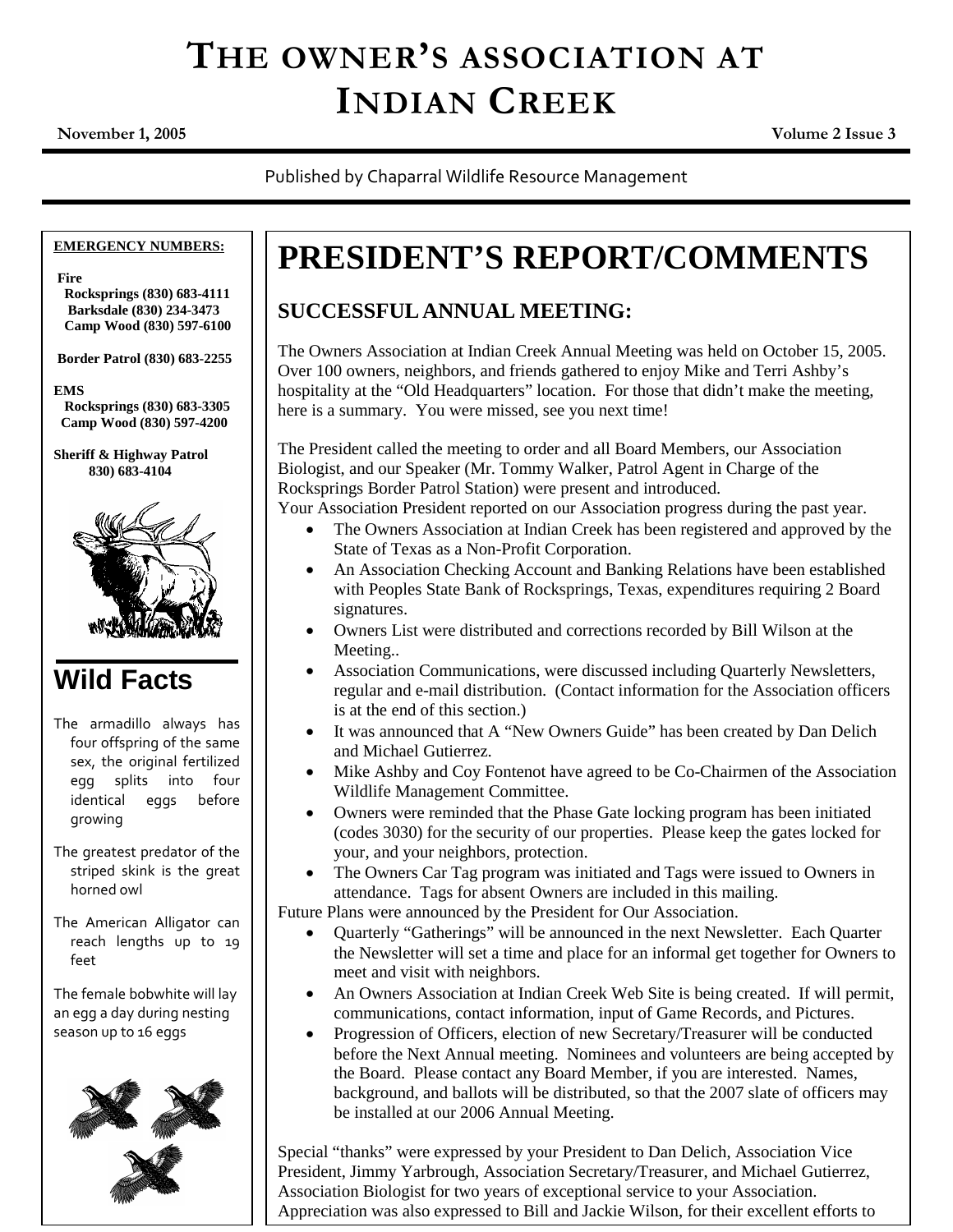(con't)

to maintain our Owners Contact list, and to Mike and Terri Ashby for their hospitality in holding our Meeting on their property. Warm appreciation was also extended to all by the Owners attending the Annual Meeting.

Reports were delivered by Association Vice President, (Dan Delich), Association Secretary/Treasurer (Jimmy Yarbrough) and Association Biologist (Michael Gutierrez). Summaries of their important reports follow.

Mr. Tommy Walker, Patrol Agent in Charge of the Rocksprings Border Patrol Station was our Guest Speaker. He did an excellent job of explaining the activities of the Border Patrol, the services/support available from the Border Patrol, Owners rights and potential liabilities associated with illegal aliens. He responded to a number of Owners questions.

"Door Prizes," donated by Mr. Emmet King, our Association Water Contractor, were awarded, Car Tags were distributed, and the meeting was adjourned.

- OWNERS ASSOCIATION AT INDIAN CREEK CONTACTS:
	- 1. President Jim Trotter (210) 828-1358 e-mail: bevo-one@swbell.net, 1 Cottesmore Court, San Antonio, Texas 78218
	- 2. Vice President Dan Delich (512) 323-2525 e-mail: ddelich@austin.rr.com, 1711 Pecos Valley Cove, Round Rock, Texas 78664
	- 3. Secretary/Treasurer Jimmy Yarbrough (210) 362-6320 e-mail: jry4275@aol.com, 2793 Valencia Lane, Schertz, Texas, 78154
	- 4. Association Game Biologist Michael Gutierrez (210) 288-0008 or e-mail: mgutierrez10@satx.rr.com, 5222 Charolais, San Antonio, Texas, 78247
	- 5. Assistant Secretary/Treasurer Bill and Jackie Wilson, (210) 536-1871. e-mail: wilsonwr@earthlink.net.
	- 6. Water Emergency Contact Emmet King (830) 591-3807 (cell) or (830) 597-3324 (office)
	- 7. Wildlife Management Committee Co-Chairmen Mike Ashby (972) 335-5893 e-mail Mike\_Ashby@oxy.com, and Coy Fontenot (979) 830-8374 e-mail coyfontenot99@hotmail.com

With high hopes and gratitude,

Jim Trotter, President

### **VICE PRESIDENT'S REPORT**

Hello landowners at Indian Creek. Talk about a great turn out at the meeting wow we expected 40 to 50 and got almost 100.Its great to see that many showing so much interest. I think next year we will try to RSVP so we won't fall short on tables, chairs, and food.

To recap, all gates except phase 7 are installed and now locked the code is 3030 which includes phase 1. I just received a report that all water has been up and working just fine by Emmett. Roads seem to be holding up pretty well with the exception of one area in phase II that we are going to look into. The game recording station is up and I have high hopes that everyone will be recording all of their harvests. We mentioned a web sight for the ranch and asked for volunteers in setting it up if anyone has interest and the skills we would love to hear from you. Everyone should have their car tags with receipt of this news letter, I have noticed that they don't always fit on some mirrors but tape seems to work just fine. I hope everyone has a great season good luck be careful.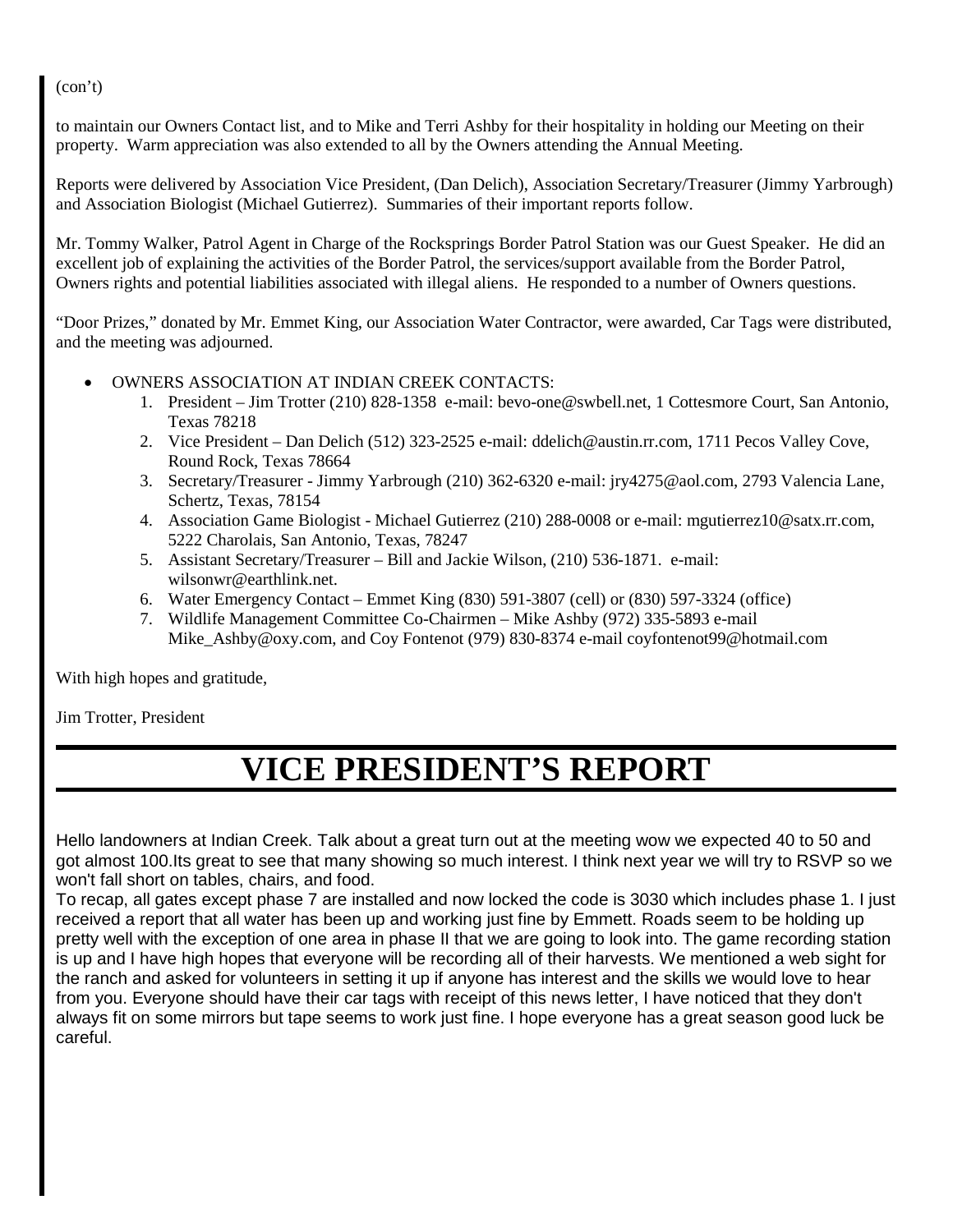## **SECRETARY/TREASURER'S REPORT**

Hello fellow landowners!

It was nice to see such a large turnout for the annual meeting. Hopefully the members who were unable to attend can make one of our quarterly gatherings throughout the year.

As discussed, the following procedures will be implemented for the collection of annual dues.

- 2006 Annual dues will be mailed in the month of December and be due by February  $28<sup>th</sup>$ .
- If dues are unpaid by February  $28<sup>th</sup>$  a  $2<sup>nd</sup>$  bill will be sent and must be paid within 30day's.
- If dues are not collected within the 30 day's a lock will be put on the water valve to each tract and a "Road & Water Well Maintenance Lien" will be filed with Edwards County.
- In addition to the "Road & Water Maintenance Lien" a \$300 water reconnect fee will be assessed and paid before a "Release of Lien" would be filed.
- It is the responsibility of the land owner to notify the association of any address changes.

I will be glad to send any member a copy of the legal documents we handed out at the annual meeting.

We still have outstanding dues for 2003/2004 & 2005. I will send one more invoice out in November and payment must be paid by December 31<sup>st</sup> or at least some payment arrangement. If not, I will file the "Road  $\&$ Water Maintenance Lien" as discussed above.

Land Owner tags were distributed at the meeting and some members will have them enclosed in this news letter. I have additional tags if needed.

Please give me a call (210) 659-2184 or e-mail  $iry4275@aol.com$ , if you should have any questions or concerns.

Below is the 3rd quarter Treasurer's Report…

| Peoples State Bank Statement as of 9/27/2005       | \$ | 5,259.97   |
|----------------------------------------------------|----|------------|
| PEC charges for July-September                     | \$ | 1,311.12   |
| <b>Water Service Repairs</b>                       |    | 3,995.00   |
| Winston Contracting "Roads"                        | S. | 4,125.00   |
| Dan Delich "Annual Meeting"                        | S  | 378.88     |
| Chaparral Wildlife "news letter & Game Management" | \$ | 1,625.45   |
| <b>Association Dues Received</b>                   |    | 2,855.24   |
| Outstanding dues from 2003/2004                    |    | \$3,323.33 |
| Outstanding dues for 2005                          | \$ | 1,530.92   |

Please mail outstanding dues. Make Checks payable to The Owners Association at Indian Creek. Mail to: Jimmy Yarbrough, 2793 Valencia Lane, Schertz, TX 78154.

Please give me a call (210) 659-2184 or e-mail  $iry4275@aol.com$ , if you should have any questions or concerns.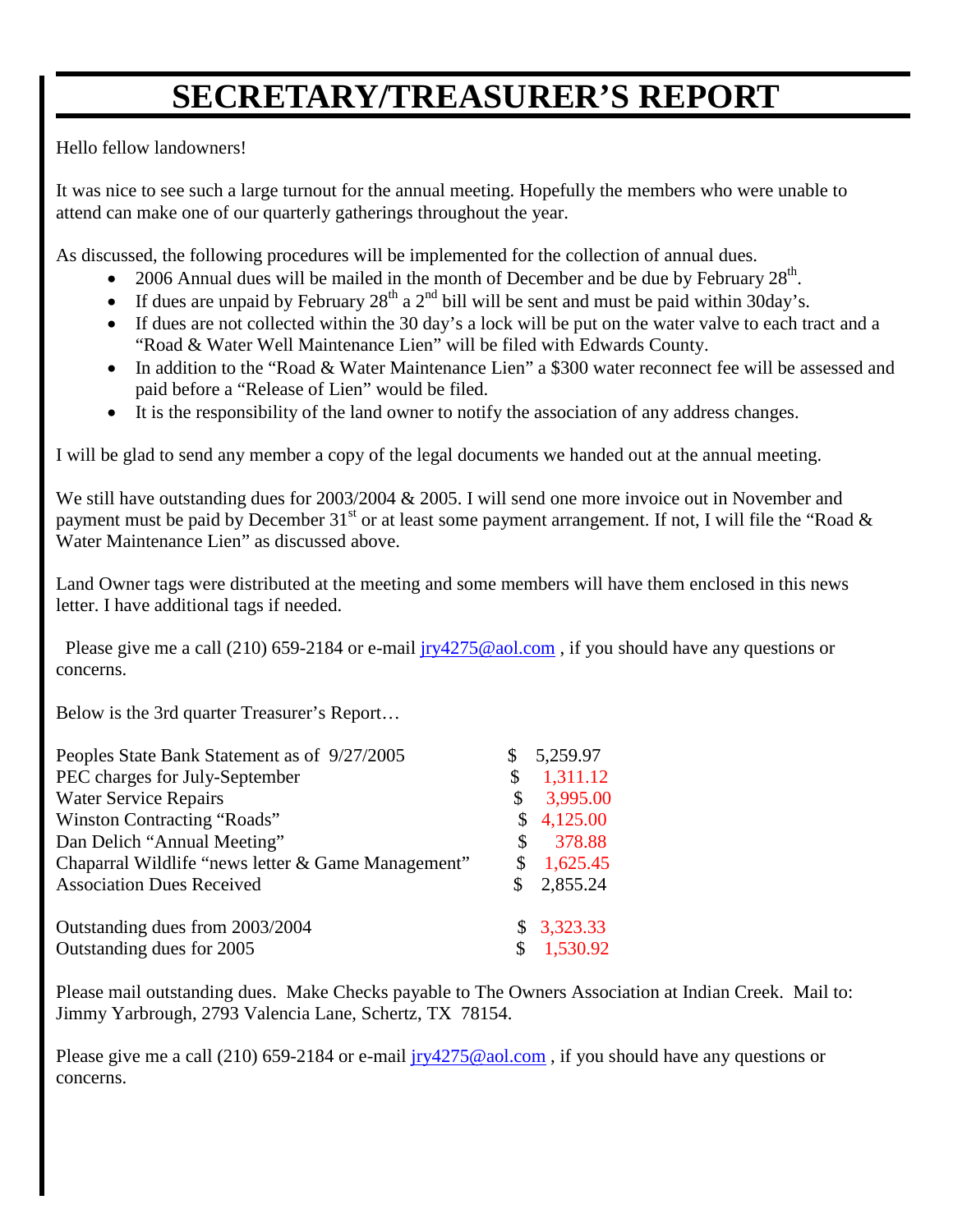# **WILDLIFE COMMITTEE REPORT**

First let us introduce ourselves as the co-chairpersons of the Wildlife Committee: Coy Fontenot (coyfontenot99@hotmail.com)

Mike Ashby (Mike\_Ashby@oxy.com)

.

Michael Gutierrez (mgutierrez10@satx.rr.com) 210-288-0008

Each Quarter during 2006, the Committee will be presenting information on the "Regulations and Responsibilities" of the Owners Association at Indian Creek and for individual owners in maintaining and preserving our Wildlife Management designation. The association has undertaken many activities thus far that contribute to the exemption status. The New Owners Guide, services made available to you by our biologist (consultations, annual census counts and harvest data collection), quarterly newsletters and providing a water system for the game on the ranch to name a few.

Texas State Tax Code (Section 23.51(7)) allows for tax deductions on land for wildlife management purposes as defined by – "actively using land that at the time the wildlife management began was appraised as qualified open space under this subchapter in at least three of the following ways to propagate a sustaining breeding, migrating or wintering population of indigenous wild animals for human use including food, medicine, or recreation". The seven ways to manage wildlife are:

1. habitat control

- 2. erosion control
- 3. predator control
- 4. providing supplemental supplies of water
- 5. providing supplemental supplies of food
- 6. providing shelters
- 7. making census counts to determine population



Certain requirements must be met to qualify for wildlife management first before we begin our ways to propagate and maintain namely ….

- 1. the land needed to be classified as agricultural or wildlife managed the year prior to starting the new wildlife management program
- 2. the land must be used to generate or support a breeding, migrating or wintering population of indigenous animals like whitetail deer or turkeys
- 3. the wildlife population must be used for human use such as food or recreation (viewing, photographing)

Indian Creek Ranch's 5 ways of participating to meet the requirements are supplemental watering, supplemental feeding, habitat control, predator control (harvesting hogs) and census counts.

In this newsletter, the details of census counts will be explained and how you as a landowner can help. In the next 3 newsletters, we will detail the remaining six ways to participate in our wildlife management program.

#### CENSUS COUNTS

Census counts are periodic surveys to determine the number, composition and health of the wildlife population to see if the wildlife practices are working. Some examples of census counts are spotlighting, aerial, daylight (blinds or ride around tours). Census counts each year then allow you to determine your harvest quotas for that year. You can volunteer to help with the counts when they are conducted each year or if you do individual track counts, turn in your data.